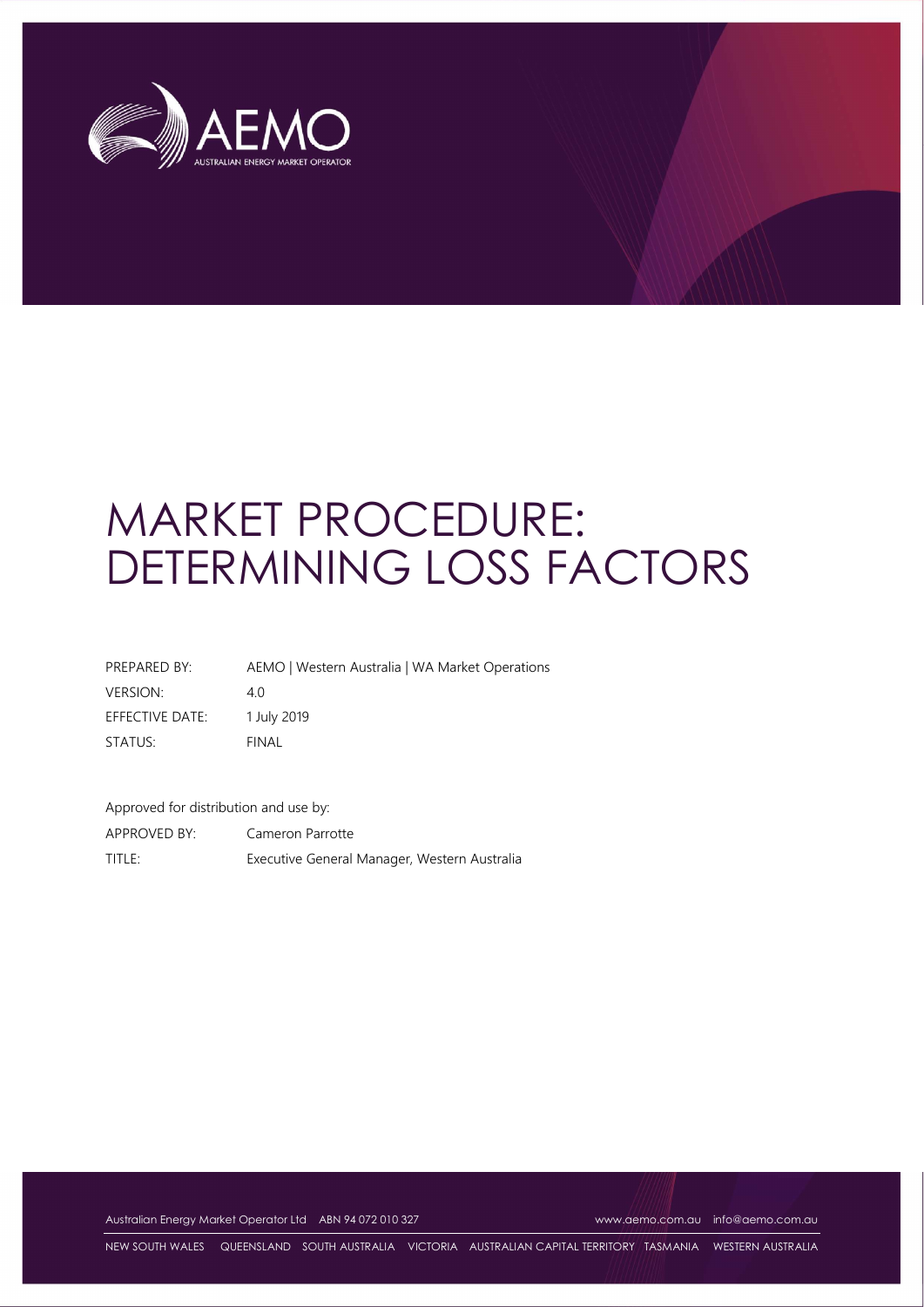

# VERSION RELEASE HISTORY

| Version | <b>Effective Date</b> | <b>Summary of Changes</b>                                                                                                                                                                                                                                                                                                                                                                                                                                                                                                                                                    |
|---------|-----------------------|------------------------------------------------------------------------------------------------------------------------------------------------------------------------------------------------------------------------------------------------------------------------------------------------------------------------------------------------------------------------------------------------------------------------------------------------------------------------------------------------------------------------------------------------------------------------------|
| 1.0     | 21 September 2006     | Market Procedure for Determining Loss Factors                                                                                                                                                                                                                                                                                                                                                                                                                                                                                                                                |
| 2.0     | 20 May 2013           | Amendments to Market Procedure resulting from PC_2012_09                                                                                                                                                                                                                                                                                                                                                                                                                                                                                                                     |
| 3.0     | 30 November 2015      | Changes resulting from the transfer of functions from the IMO to AEMO                                                                                                                                                                                                                                                                                                                                                                                                                                                                                                        |
| 4.0     | 1 July 2019           | Changes to:<br>reflect the Procedure Change Proposal AEPC_2019_06 related to the<br>$\bullet$<br>Rule Change Proposal RC_2014_06: Removal of Resource Plans and<br>Dispatchable Loads;<br>remove the list of specific references services, instead to require<br>$\bullet$<br>Western Power to document the mapping of all applicable reference<br>services under the approved access arrangement current at the time;<br>include WEM Rule references for increased accessibility; and<br>$\bullet$<br>make administrative improvements, including an updated template.<br>٠ |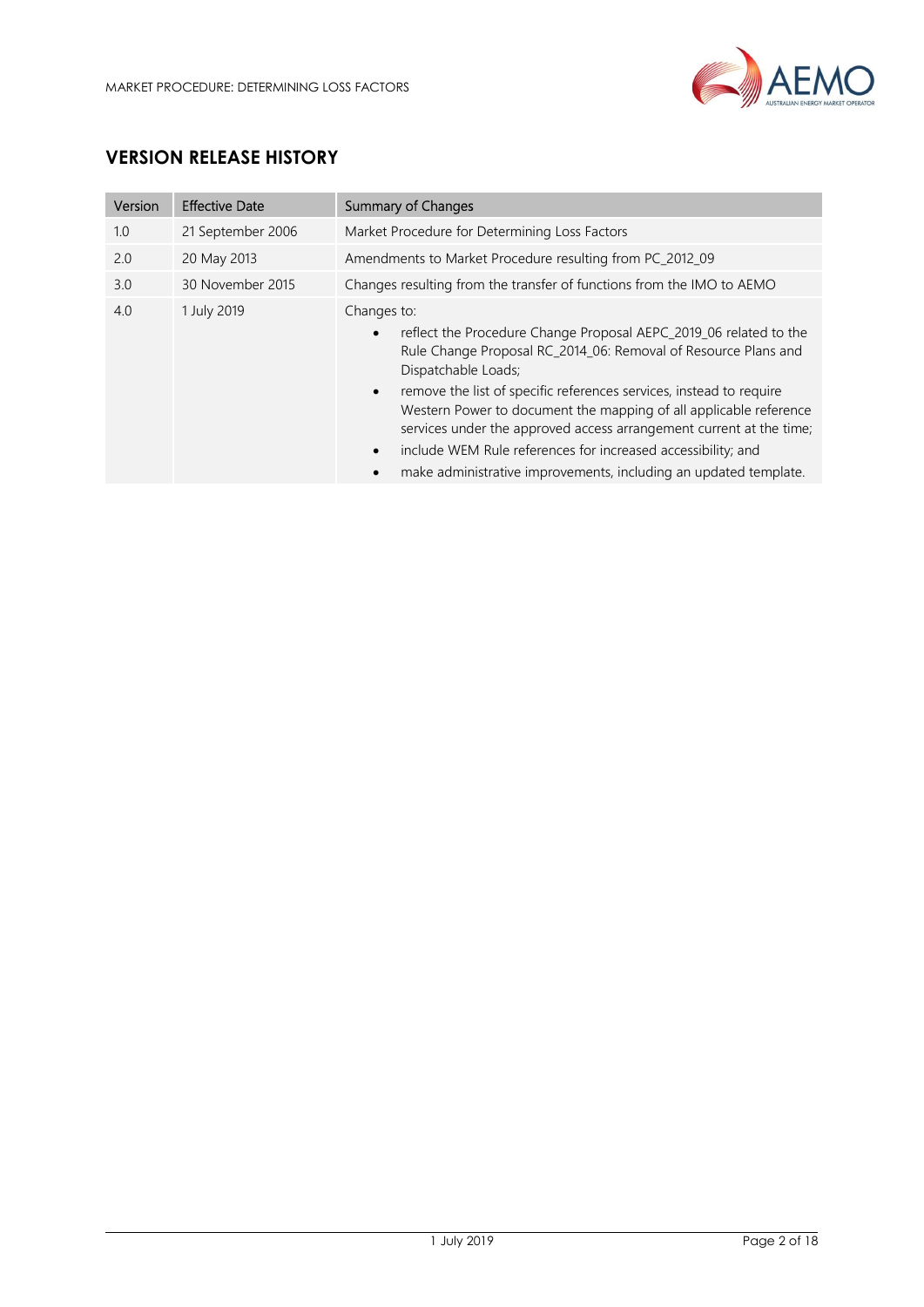

#### **CONTENTS**

| 1.   | <b>INTRODUCTION</b>                                               | 4              |  |
|------|-------------------------------------------------------------------|----------------|--|
| 1.1. | Purpose and scope                                                 |                |  |
| 1.2. | Definitions and interpretation                                    |                |  |
| 1.3. | Related documents                                                 | 6              |  |
| 2.   | DETERMINATION AND PROVISION OF LOSS FACTORS                       | 6              |  |
| 2.1. | Assignment of Connection Points to Loss Factor Classes            | 6              |  |
| 2.2. | Annual recalculation of Loss Factors                              | $\overline{7}$ |  |
| 2.3. | Creation of new Loss Factor Classes                               | $\overline{7}$ |  |
| 2.4. | Reassessment of Loss Factors [clause 2.27.15]                     | 8              |  |
| 2.5. | Failure to provide Loss Factors                                   | 10             |  |
| 3.   | LOSS FACTOR CLASSIFICATION SYSTEMS [CLAUSE 2.27.4]                | 11             |  |
| 3.1. | TLF Classes - Western Power                                       | 11             |  |
| 3.2. | DLF Classes - Western Power                                       | 12             |  |
| 4.   | <b>LOSS FACTOR CALCULATION METHODOLOGIES</b>                      | 14             |  |
| 4.1. | TLF Methodology - Western Power                                   | 14             |  |
| 4.2. | DLF Methodology - Western Power                                   | 16             |  |
| 5.   | DOCUMENTATION, PROCESS CHANGE AND REVIEW                          | 17             |  |
| 5.1. | Documentation requirements                                        | 17             |  |
| 5.2. | Changes to a Network Operator's Loss Factor calculation processes | 17             |  |
| 5.3. | AEMO review of Loss Factor calculation processes                  | 18             |  |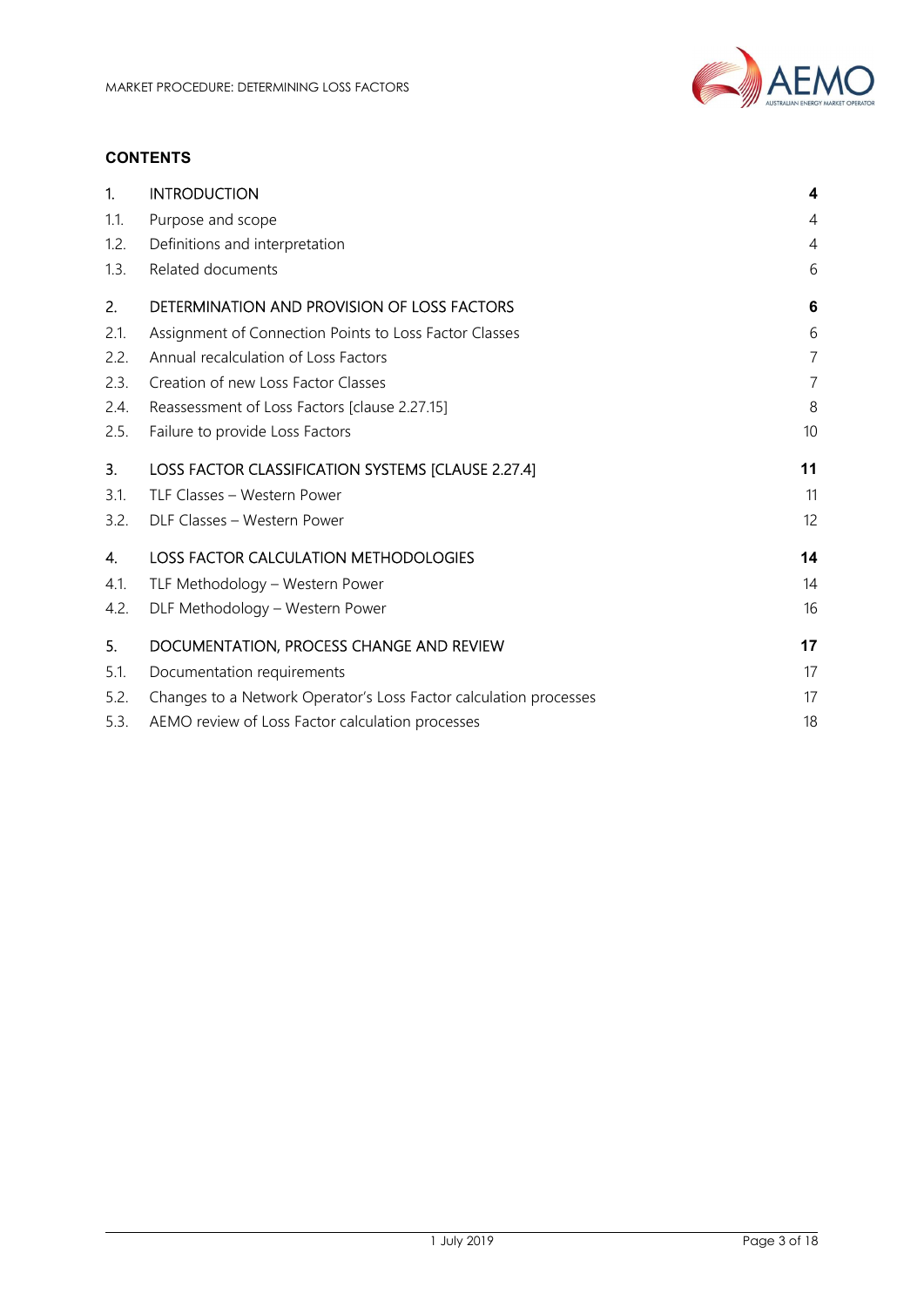

# 1. INTRODUCTION

# 1.1. Purpose and scope

- 1.1.1. This Market Procedure: Determining Loss Factors (Procedure) is made under clause 2.27.17 of the Wholesale Electricity Market (WEM) Rules.
- 1.1.2. This Procedure has effect only for the purposes set out in the WEM Rules and the WEM Rules prevail over these Procedures to the extent of any inconsistency.
- 1.1.3. The purpose of this Procedure is to describe the standards, methodologies, classification systems and procedures to be used by all Network Operators in determining Loss Factors.
- 1.1.4. A Network Operator is not required to comply with obligations prescribed in section 5 of this Procedure if it has no Required Connection Points.
- 1.1.5. In this Procedure where obligations are conferred on a Rule Participant that Rule Participant must comply with the relevant obligations in accordance with clauses 2.9.7, 2.9.7A, 2.9.7B, 2.9.7C and 2.9.8 of the WEM Rules, as applicable.
- 1.1.6. Reference to particular WEM Rules within the Procedure in bold and square brackets [clause XX] are included for convenience only and are not part of this Procedure.

# 1.2. Definitions and interpretation

#### 1.2.1 Glossary

Terms defined in the WEM Rules have the same meanings in this Procedure unless otherwise specified in this clause.

The words, phrases and abbreviations in the table below have the meanings set out opposite them in the table when used in this Procedure.

| Term                            | Definition                                                                                                                                                                                                                                                                                                                                                                                                                                                                                                                                                        |
|---------------------------------|-------------------------------------------------------------------------------------------------------------------------------------------------------------------------------------------------------------------------------------------------------------------------------------------------------------------------------------------------------------------------------------------------------------------------------------------------------------------------------------------------------------------------------------------------------------------|
| Access Contract                 | Has the meaning given to it in the Electricity Networks Access Code 2004.                                                                                                                                                                                                                                                                                                                                                                                                                                                                                         |
| Applicable Reference<br>Service | The subset of Reference Services that are offered by Western Power for the purposes<br>of providing access to the Western Power Network, and documented in Western<br>Power's access arrangement as approved by the Economic Regulation Authority and<br>in effect at the time.                                                                                                                                                                                                                                                                                   |
| Connection Point                | Has the meaning given to it in the Electricity Networks Access Code 2004. Typically<br>each Connection Point in the WEM is identified by a National Meter Identifier (NMI),<br>but in some cases Western Power may treat a number of NMIs as a single logical<br>Connection Point in an Access Contract. This means that a Connection Point as<br>defined by Western Power may relate to several Loads in the WEM (each identified by<br>a NMI) or to several Scheduled Generators or Non-Scheduled Generators (each of<br>which may relate to one or more NMIs). |
| Distribution System             | Has the meaning given to it in the Electricity Networks Access Code 2004.                                                                                                                                                                                                                                                                                                                                                                                                                                                                                         |
| DI F                            | Means Distribution Loss Factor.                                                                                                                                                                                                                                                                                                                                                                                                                                                                                                                                   |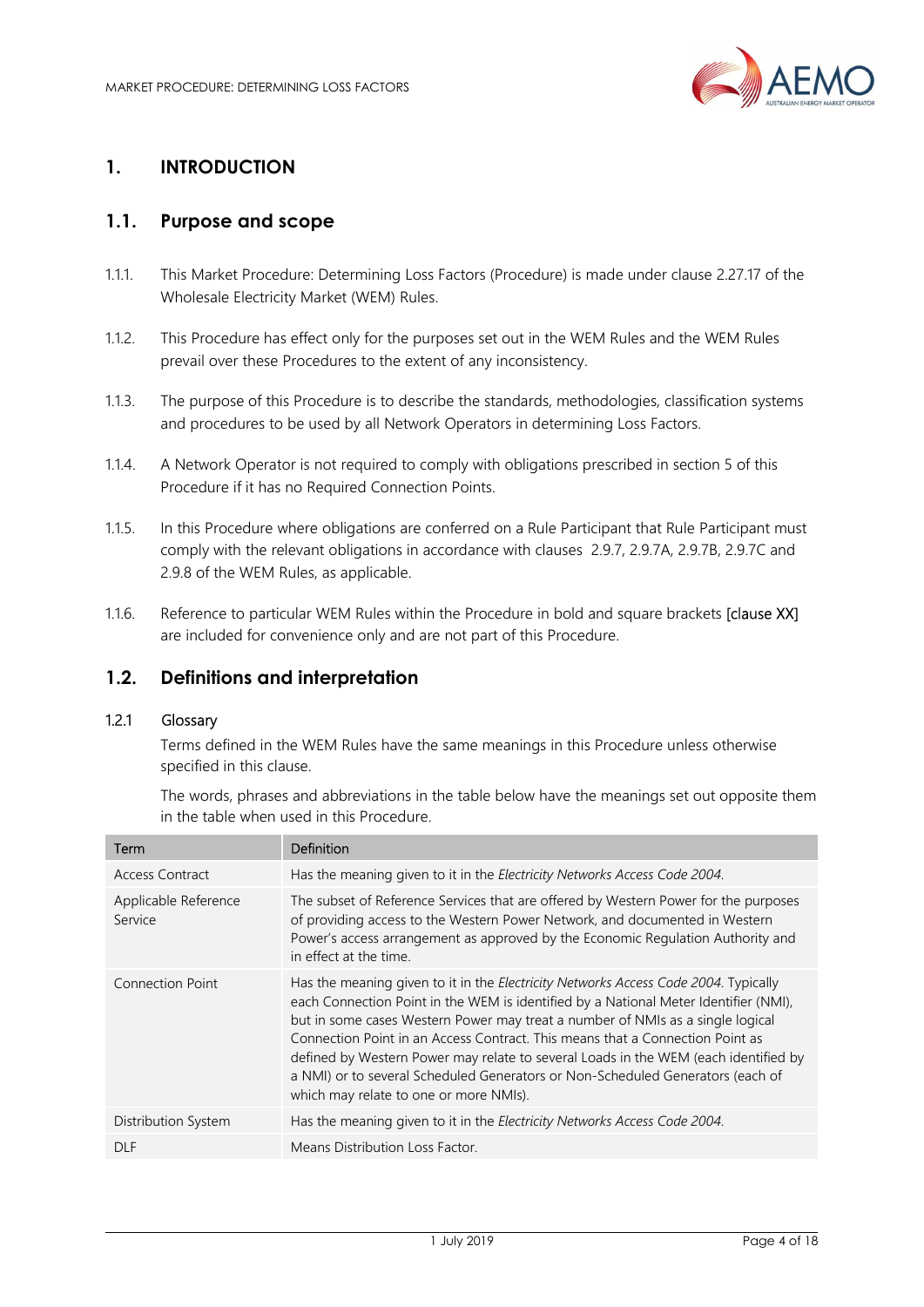

| Term                                           | Definition                                                                                                                                                                                                                                                                                                   |
|------------------------------------------------|--------------------------------------------------------------------------------------------------------------------------------------------------------------------------------------------------------------------------------------------------------------------------------------------------------------|
| DLF Analysis Period                            | In respect of the annual recalculation of Distribution Loss Factors, the 12 month period<br>ending on 31 December of the year immediately prior to the 1 June deadline by which<br>the recalculated Distribution Loss Factors must be provided to AEMO.                                                      |
| <b>DLF Class</b>                               | Means Distribution Loss Factor Class.                                                                                                                                                                                                                                                                        |
| <b>Entry Point</b>                             | Has the meaning given to it in the Electricity Networks Access Code 2004.                                                                                                                                                                                                                                    |
| <b>Exit Point</b>                              | Has the meaning given to it in the Electricity Networks Access Code 2004.                                                                                                                                                                                                                                    |
| Market Operations                              | The group within AEMO responsible for day to day administration of Loss Factors.<br>Contact details for Market Operations (WA) are available on the Market Web Site.                                                                                                                                         |
| Peak Consumption                               | Means the Contracted Maximum Demand (CMD) for an Exit Point declared in an<br>Access Contract, or where no CMD is declared, it means the peak demand that is likely<br>to occur at an exit point over a 12 month period as determined by the Network<br>Operator, acting as a reasonable and prudent person. |
| Pricing Zone                                   | A grouping of several Substations based on their location, as defined in the 'Price List'<br>for the relevant year and documented in Western Power's access arrangement as<br>approved by the Economic Regulation Authority and in effect at the time.                                                       |
| Registered Market<br>Participant               | In respect of a Required Connection Point, the Market Participant to which the Facility<br>connected at that Connection Point is registered.                                                                                                                                                                 |
| Required Connection<br>Point                   | In respect of a Network Operator, a Connection Point in the Network Operator's<br>Network identified under clause 2.27.1(a) of the WEM Rules, for which the Network<br>Operator must determine a Loss Factor.                                                                                                |
| Substation                                     | Means the network equipment at which lines are switched for operational purposes,<br>and which may include one or more transformers so that some connected lines<br>operate at different nominal voltages to others. Substations are identified in the SWIS<br>by a Transmission Node Identifier (TNI).      |
| TLF                                            | Means Transmission Loss Factor.                                                                                                                                                                                                                                                                              |
| <b>TLF Analysis Period</b>                     | In respect of the annual recalculation of Transmission Loss Factors, the 12 month<br>period ending on the last day of February of the year immediately prior to the 1 June<br>deadline by which the recalculated Transmission Loss Factors must be provided to<br>AEMO.                                      |
| <b>TLF Calculation Program</b>                 | Means an appropriate industry standard package used by a Network Operator to<br>calculate Transmission Loss Factors.                                                                                                                                                                                         |
| <b>TLF Class</b>                               | Means Transmission Loss Factor Class.                                                                                                                                                                                                                                                                        |
| <b>Total Losses</b>                            | Means the total kWh losses from Western Power's distribution system over a DLF<br>Analysis Period, used by Western Power in the calculation of DLFs for its Required<br>Connection Points.                                                                                                                   |
| <b>Total Sales</b>                             | Means the total net kWh consumption from Western Power's distribution system over<br>a DLF Analysis Period, used by Western Power in the calculation of DLFs for its<br>Required Connection Points.                                                                                                          |
| <b>Transmission SWIN</b><br>Average TLF Class  | Means the TLF Class defined for the transmission system as a whole.                                                                                                                                                                                                                                          |
| Transmission System                            | Has the meaning given to it in the Electricity Networks Access Code 2004.                                                                                                                                                                                                                                    |
| <b>Transmission Urban</b><br>Average TLF Class | Means the TLF Class defined for the group of Substations assigned to the 'Urban' and<br>'CBD' Pricing Zones.                                                                                                                                                                                                 |
| Zone Substation                                | Means a Substation connecting the transmission and distribution System.                                                                                                                                                                                                                                      |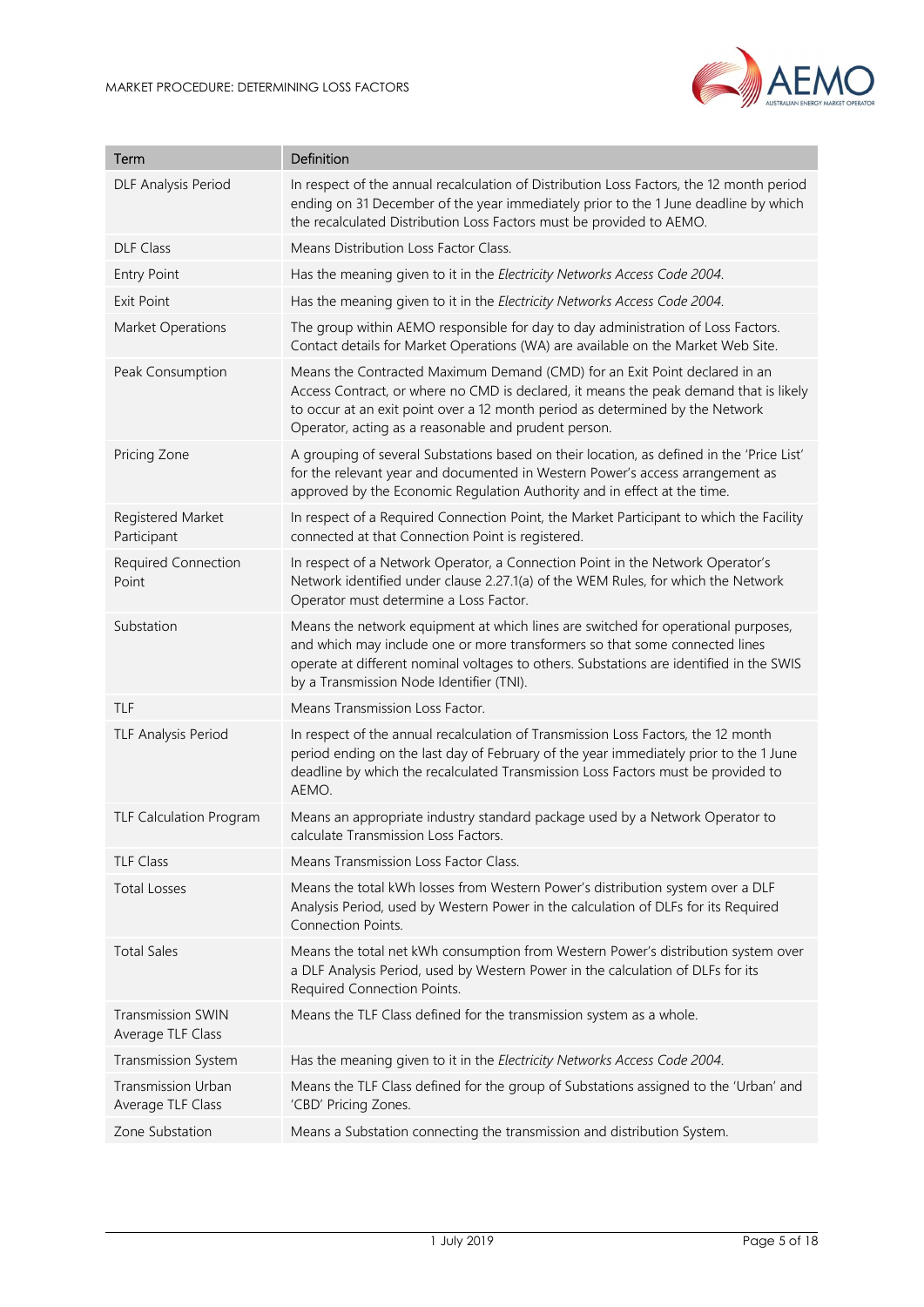

#### 1.2.2 Interpretation

The following principles of interpretation apply to this Procedure unless otherwise expressly indicated:

- a) references to time are references to Australian Western Standard Time;
- b) terms that are capitalised, but not defined in this Procedure, have the meaning given in the WEM Rules;
- c) to the extent that this Procedure is inconsistent with the WEM Rules, the WEM Rules prevail to the extent of the inconsistency;
- d) a reference to the WEM Rules or Market Procedures includes any associated forms required or contemplated by the WEM Rules or Market Procedures; and
- e) words expressed in the singular include the plural and vice versa.

In this Procedure the conventions specified in sections 1.3 to 1.5 of the WEM Rules apply.

#### 1.3. Related documents

-

- 1.3.1. The following Market Procedure (available on the Market Web Site<sup>1</sup>) provides background information to this Procedure:
	- (a) Market Procedure: Notices and Communications.

## 2. DETERMINATION AND PROVISION OF LOSS FACTORS

## 2.1. Assignment of Connection Points to Loss Factor Classes

- 2.1.1. When a Network Operator becomes aware of a new Required Connection Point in its Network (including a Connection Point for a Non-Dispatchable Load that is upgraded from basic to interval metering), the Network Operator must, as soon as practicable but before the information is required for use in calculations under the WEM Rules:
	- (a) determine the TLF Class and DLF Class for the Required Connection Point in accordance with the classification system prescribed for that Network Operator in section 3 of this Procedure [clause 2.27.12]; and
	- (b) provide to AEMO and the Registered Market Participant:
		- (i) the Loss Factor Classes for the Required Connection Point; and
		- (ii) the Trading Day from which the Loss Factor Classes will have effect. **Iclause 2.27.141**
- 2.1.2. When a change occurs to a Required Connection Point that might alter its applicable Loss Factor Classes, the Network Operator must, as soon as practicable but before the information is required for use in calculations under the WEM Rules:
	- (a) re-determine the Loss Factor Classes for the Required Connection Point in accordance with the classification system prescribed for that Network Operator in section 3 of this Procedure [clause 2.27.13]; and
	- (b) if the re-determination results in a change to the TLF Class or DLF Class, provide to AEMO and the Registered Market Participant:

<sup>&</sup>lt;sup>1</sup> Available at http://aemo.com.au/Electricity/Wholesale-Electricity-Market-WEM/Procedures.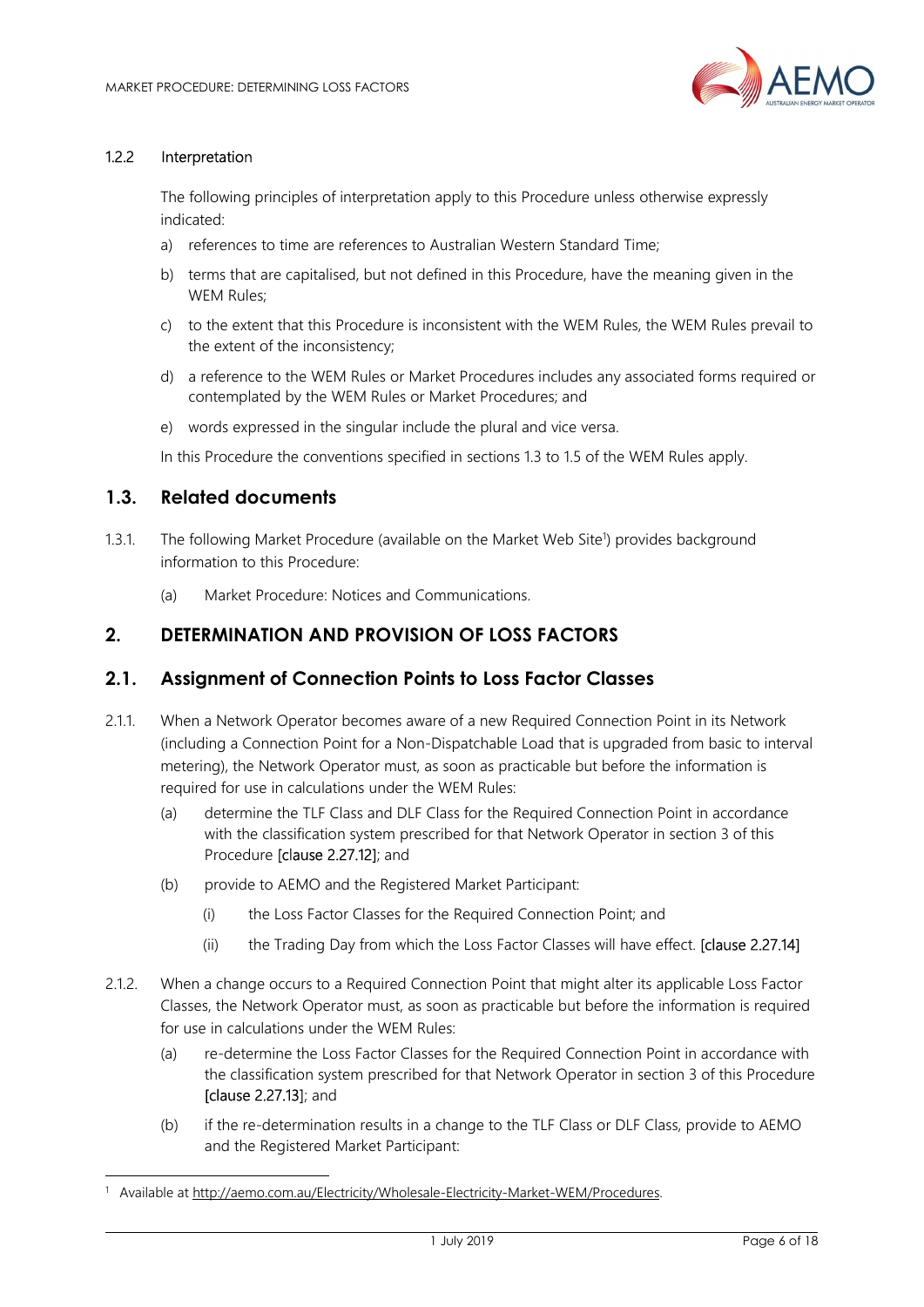

- (i) the new TLF Class or DLF Class (as applicable) for the Required Connection Point; and
- (ii) the Trading Day from which the new Loss Factor Class will have effect, which must as far as practicable reflect the time of the change that triggered the re-determination. [clause 2.27.14]
- 2.1.3. When a Network Operator becomes aware of a change of Registered Market Participant for a Required Connection Point, the Network Operator must as soon as practicable provide to the new Registered Market Participant the Loss Factor Classes for the Required Connection Point.

#### 2.2. Annual recalculation of Loss Factors

- 2.2.1. Each year by 1 June each Network Operator must:
	- (a) identify and document any changes to the list of Applicable Reference Services together with the associated Loss Factor Class as applicable;
	- (b) recalculate the Loss Factors for its Required Connection Points, in accordance with the methodology prescribed for that Network Operator in section 4 of this Procedure; and
	- (c) provide by email to Market Operations:
		- (i) updated TLFs and DLFs as applicable for each Loss Factor Class in the Network Operator's classification system [clause 2.27.6]; and
		- (ii) a written explanation of any change of more than 0.025 between an updated TLF or DLF and the previous value assigned to that Loss Factor Class.
- 2.2.2. Within two Business Days after receiving the updated TLFs and DLFs from a Network Operator under step 2.2.1(c) of this Procedure, AEMO must publish on the Market Web Site:
	- (a) the list of Applicable Reference Services and the associated Loss Factor Class, as applicable;
	- (b) the updated TLFs and DLFs received from the Network Operator [clause 2.27.7];
	- (c) any written explanation of changes to TLFs or DLFs received from the Network Operator; and
	- (d) the Trading Day from which the updated TLFs and DLFs will apply, which must allow sufficient time for Rule Participants to identify and update any submission or forecast data that is dependent on Loss Factors. [clauses 2.27.8 and 2.27.9]

#### 2.3. Creation of new Loss Factor Classes

- 2.3.1. If a Network Operator must develop a new Loss Factor Class to comply with its prescribed classification system then the Network Operator must, as soon as practicable but before a Required Connection Point is assigned to the new Loss Factor Class:
	- (a) calculate the initial TLF or DLF for the new Loss Factor Class in accordance with the methodology prescribed in section 4 of this Procedure; and
	- (b) provide by email to Market Operations, the details of the new Loss Factor Class, including its initial TLF or DLF (as applicable). [clause 2.27.10]
- 2.3.2. If AEMO receives details of a new Loss Factor Class from a Network Operator under step 2.3.1(b) of this Procedure, AEMO must within two Business Days publish the details of the new Loss Factor Class and its initial TLF or DLF on the Market Web Site. [clause 2.27.11]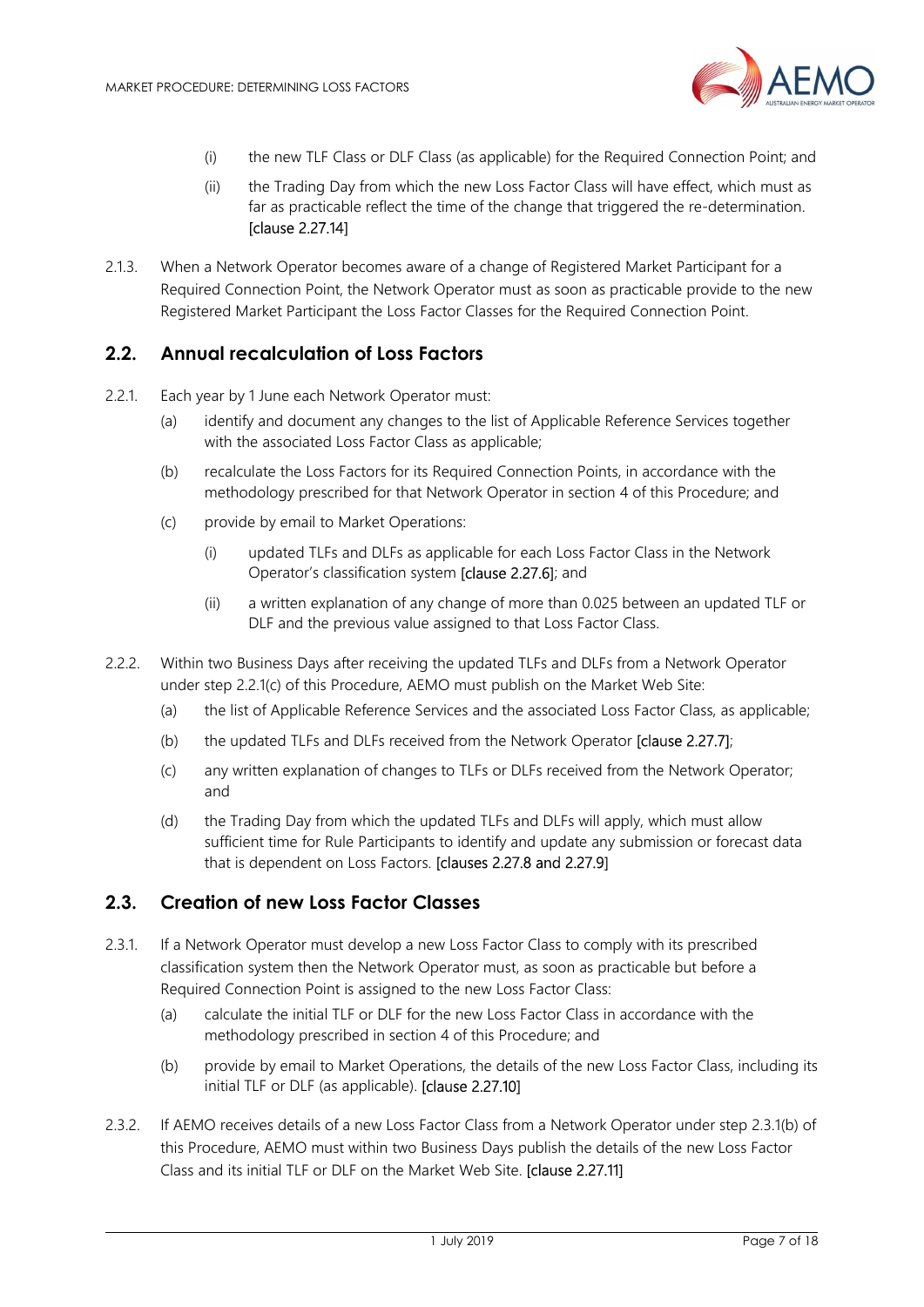

# 2.4. Reassessment of Loss Factors [clause 2.27.15]

- 2.4.1. Where a Market Participant believes that:
	- (a) the TLF for a TLF Class has been calculated incorrectly;
	- (b) the DLF for a DLF Class has been calculated incorrectly; or
	- (c) a Required Connection Point has been assigned to the wrong TLF Class or DLF Class,

the Market Participant may apply to AEMO for reassessment in accordance with clause 2.27.15 of the WEM Rules and this Procedure and AEMO must process an application in accordance with this Procedure.

- 2.4.2. A Market Participant may seek reassessment for any TLF or DLF applying to a Required Connection Point for which it is the Registered Market Participant.
- 2.4.3. To seek a reassessment the Market Participant must apply by email to Market Operations within 15 Business Days of the Market Participant receiving notification of the TLF or DLF it believes to be in error. The application must outline:
	- (a) the TLF or DLF believed to be in error; and
	- (b) the Market Participant's reasons for believing the TLF or DLF should be a different value.
- 2.4.4. AEMO must acknowledge receipt of an application for reassessment by email within one Business Day.
- 2.4.5. Within two Business Days after receiving an application for reassessment, AEMO must provide by email to the relevant Network Operator a notification which includes:
	- (a) details of the Market Participant's application; and
	- (b) the levels of audit that AEMO considers likely to be required, which may include any one or more of the following:
		- (i) Level 1 reviewing the reasons provided by the Market Participant for believing the TLF or DLF should be a different value and any reasons provided by the Network Operator for the TLF or DLF value as calculated;
		- (ii) Level 2 reviewing or analysing the data used to calculate the TLF or DLF; and
		- (iii) Level 3 reviewing, replicating or rerunning the models or calculation processes used to calculate the TLF or DLF.
- 2.4.6. Within two Business Days after receiving a notification under step 2.4.5, the Network Operator must advise AEMO by email:
	- (a) whether or not the Network Operator agrees that the relevant TLF or DLF is in error; and
	- (b) if the Network Operator does not consider the TLF or DLF is in error, the Network Operator's estimate of the reasonable costs it would expect to incur assisting AEMO with an audit.
- 2.4.7. If the Network Operator advises AEMO under step 2.4.6(a) that it agrees the TLF or DLF is in error, then AEMO must within one Business Day notify the Market Participant by email of the Network Operator's agreement.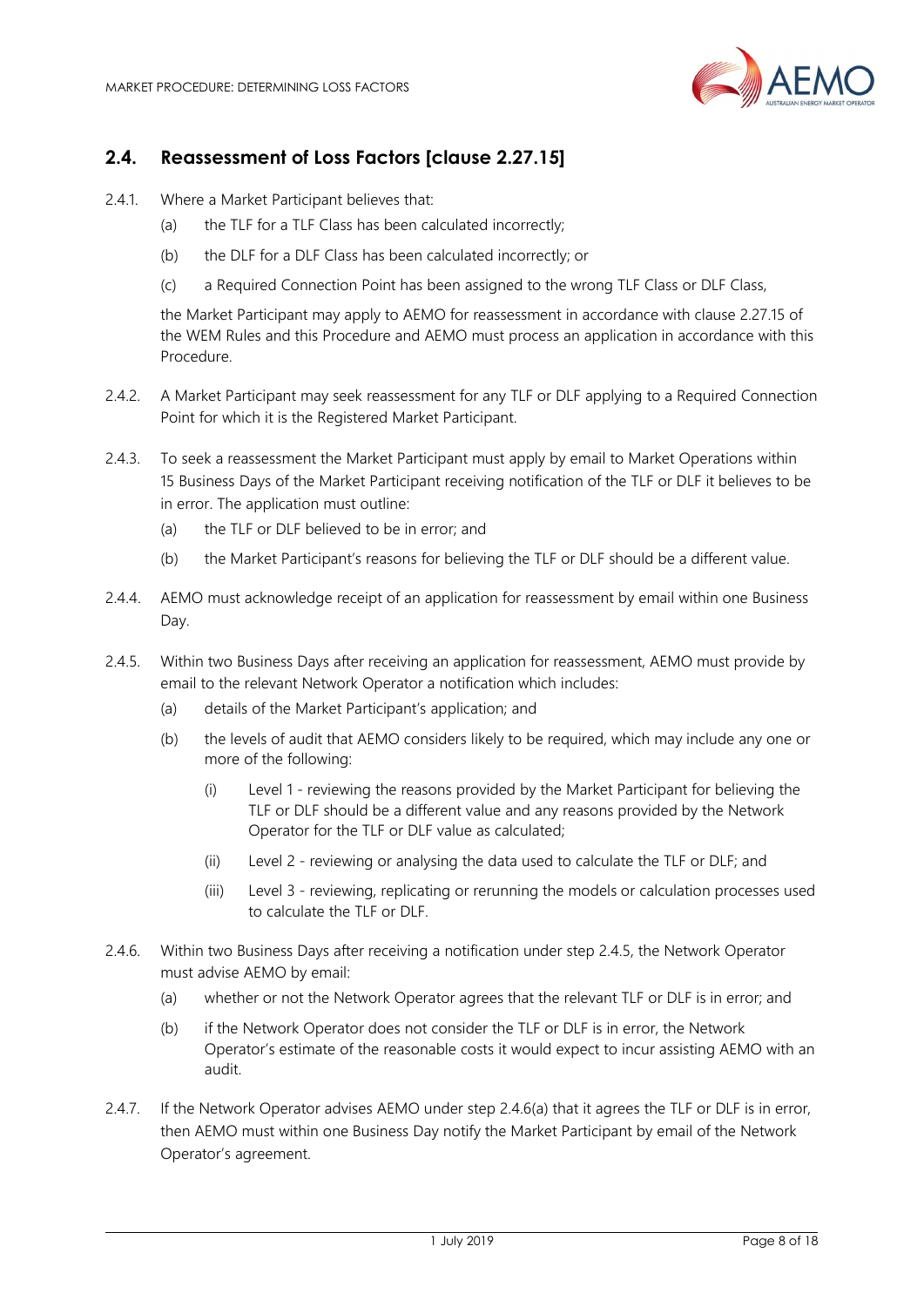

- 2.4.8. If the Network Operator advises AEMO under step 2.4.6(a) that it does not consider the relevant TLF or DLF to be in error, then AEMO must within two Business Days provide by email to the Market Participant an indicative estimate of the likely costs of an audit, which must include:
	- (a) the estimated costs provided by the Network Operator under step 2.4.6(b) of this Procedure; and
	- (b) any reasonable costs, not otherwise included in AEMO's budget, that AEMO expects to incur in conducting an audit.
- 2.4.9. Within five Business Days after receiving an estimate of audit costs the Market Participant must confirm by email to AEMO whether or not it requires AEMO to proceed with the audit.
- 2.4.10. If AEMO receives confirmation from the Market Participant that the Market Participant requires AEMO to proceed with an audit, then AEMO must within two Business Days notify the Network Operator that AEMO will be conducting an audit. The notification must include:
	- (a) details of the Market Participant's application for reassessment;
	- (b) a request for access to the relevant data and calculations used in producing the TLF or DLF for the Loss Factor Class, or determining the Loss Factor Class for the Connection Point (as applicable), which may include:
		- (i) provision of written information to AEMO by the Network Operator; and
		- (ii) access to the Network Operator's premises, systems and personnel for AEMO to review relevant data and calculations, including the Network Operator providing a demonstration of any systems and processes used to calculate Loss Factors or replication of the process used to calculate the Loss Factors in dispute; and
	- (c) a date by which the Network Operator must comply with the request, which must be at least five Business Days from the date of AEMO's notification.
- 2.4.11. AEMO may, at its discretion, aggregate its audit of Loss Factor calculations that are the subject of Market Participant applications for reassessment under section 2.4 of this Procedure, provided AEMO adheres to the timing parameters outlined in this Procedure for each individual Market Participant's application for reassessment.
- 2.4.12. The Network Operator must comply with a request received under step 2.4.10(b) by the date set out in step 2.4.10(c) of this Procedure.
- 2.4.13. Within 20 Business Days after receiving confirmation to proceed with an audit under step 2.4.9 of this Procedure, AEMO must:
	- (a) conduct the audit; and
	- (b) notify by email to the Network Operator and to the Market Participant the findings of the audit.
- 2.4.14. Where an error in the calculation of a TLF or DLF for a Loss Factor Class is identified through an audit conducted under step 2.4.13(a) of this Procedure or is confirmed by a Network Operator under step 2.4.6(a), AEMO must direct the relevant Network Operator by email to recalculate the TLF or DLF. AEMO may also direct the Network Operator to recalculate any other TLFs or DLFs, where AFMO is of the view that a recalculation is warranted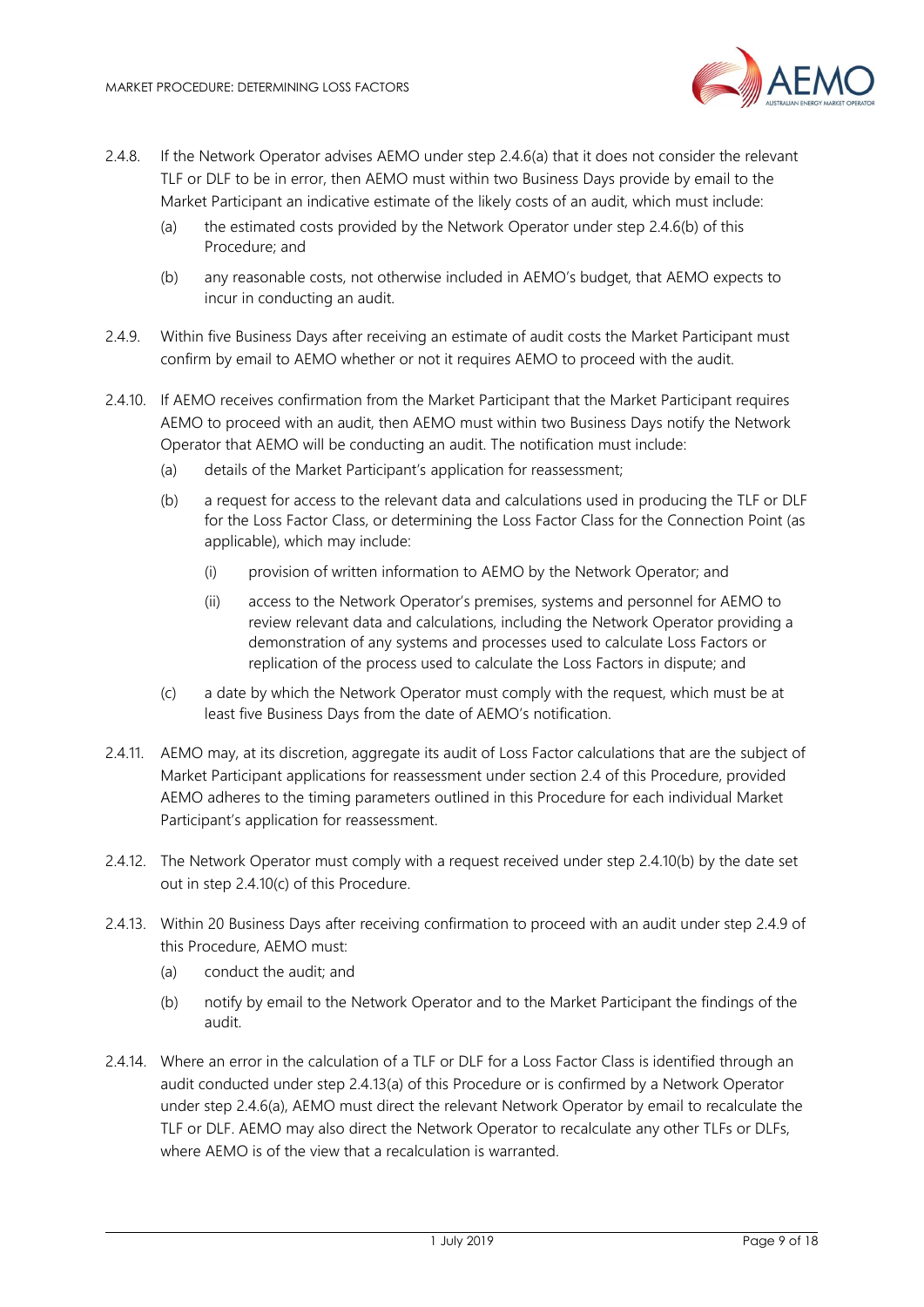

- 2.4.15. The Network Operator must provide any recalculated TLFs or DLFs to AEMO as soon as practicable after receipt of AEMO's direction to recalculate.
- 2.4.16. Within two Business Days after receiving a recalculated TLF or DLF from a Network Operator under step 2.4.15 of this Procedure, AEMO must publish on the Market Web Site:
	- (a) the recalculated TLF or DLF; and
	- (b) the Trading Day from which the recalculated TLF or DLF will apply, which must allow sufficient time for Rule Participants to identify and update any forecast or submission data that is dependent on Loss Factors.
- 2.4.17. Where an error in the assignment of a Required Connection Point to a Loss Factor Class is identified through an audit conducted under step 2.4.13(a) of this Procedure or is confirmed by a Network Operator under step 2.4.6(a), AEMO must direct the relevant Network Operator by email to correct the error and re-determine the Loss Factor Class.
- 2.4.18. Where directed by AEMO under step 2.4.17 of this Procedure, a Network Operator must as soon as reasonably practicable:
	- (a) correct the error which caused the incorrect assignment;
	- (b) re-determine the Loss Factor Class for the Required Connection Point; and
	- (c) provide to AEMO and the Registered Market Participant:
		- (i) the new TLF Class or DLF Class (as applicable) for the Required Connection Point; and
		- (ii) the Trading Day from which the new Loss Factor Class will apply.
- 2.4.19. The costs of an audit conducted by AEMO under step 2.4.13(a) of this Procedure, including any costs incurred by the Network Operator and any costs, not otherwise included in AEMO's budget, incurred by AEMO, are payable by the Market Participant who made the application for reassessment, unless the audit reveals:
	- (a) an error of more than 0.0025 in a TLF of DLF calculation; or
	- (b) an incorrect assignment of a Connection Point to a Loss Factor Class,

in which case all costs are payable by the relevant Network Operator. **[clause 2.27.15(h)]** 

## 2.5. Failure to provide Loss Factors

- 2.5.1. In the event a Network Operator fails to provide AEMO with a TLF or DLF, as required in accordance with this Procedure or the WEM Rules, AEMO must use the equivalent TLF or DLF from the previous year until such time as the Network Operator has provided AEMO with a new TLF or DLF and that TLF or DLF as appropriate has taken effect. **Iclause 2.27.161**
- 2.5.2. Where a Network Operator subsequently provides an updated TLF or DLF, the previous year's TLF or DLF will continue to apply until the commencement of the applicable Trading Day published by AEMO for the updated value in accordance with clause 2.27.8 of the WEM Rules.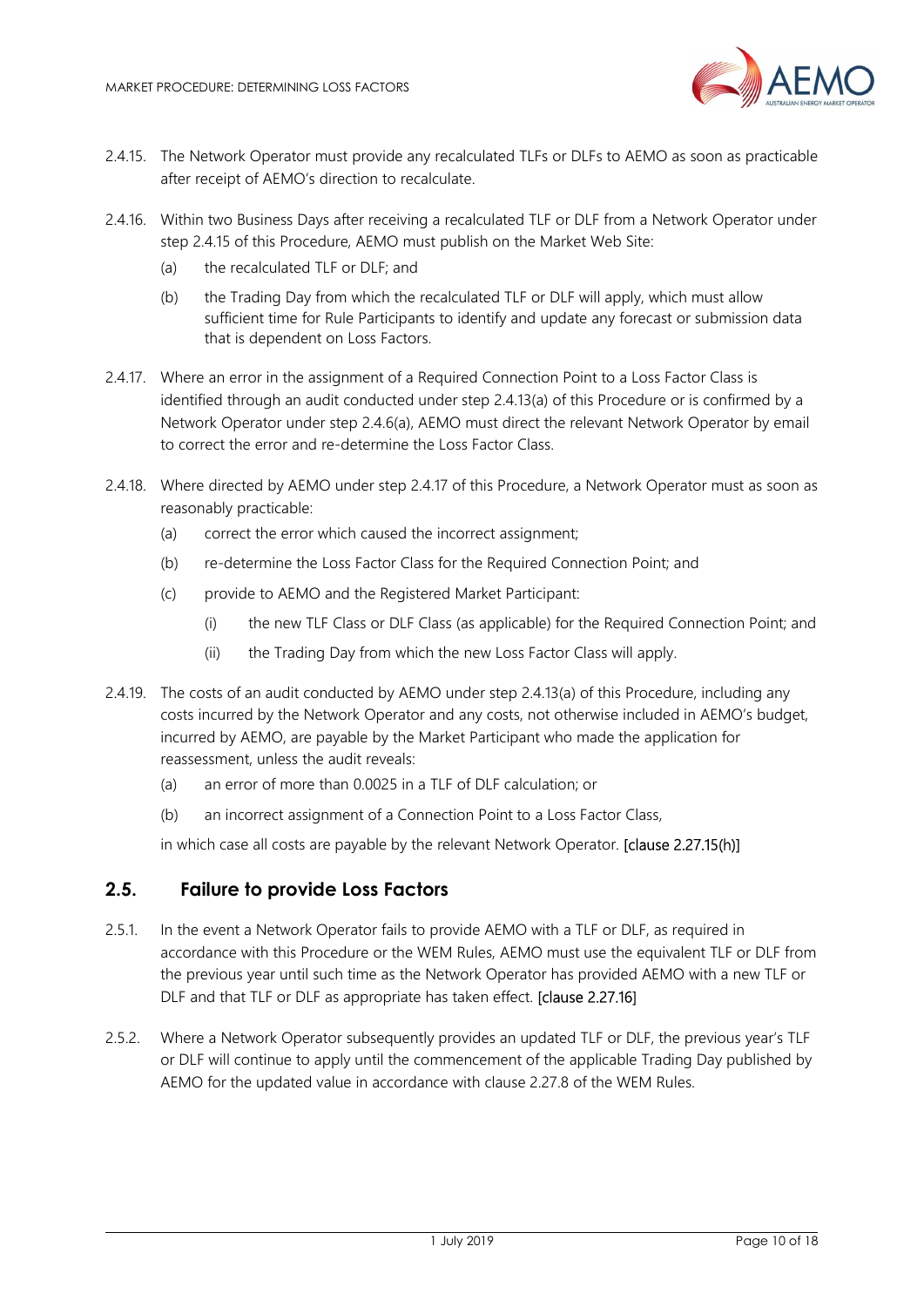

# 3. LOSS FACTOR CLASSIFICATION SYSTEMS [CLAUSE 2.27.4]

# 3.1. TLF Classes – Western Power

- 3.1.1. Western Power must define a unique TLF Class for:
	- (a) subject to step 3.1.2 of this Procedure, each Connection Point on its transmission system at which a Scheduled Generator, Non-Scheduled Generator or Load is connected;
	- (b) each Zone Substation on its network;
	- (c) its transmission system as a whole as the Transmission SWIN Average TLF Class; and
	- (d) the group of Substations assigned to the Transmission Urban Average TLF Class.
- 3.1.2. Where multiple physical transmission connections at a Substation are identified as a single Connection Point by Western Power in an Access Contract, Western Power may define a single TLF Class to apply to each Scheduled Generator, Non-Scheduled Generator or Load connected at that Connection Point.
- 3.1.3. Western Power must assign each Required Connection Point on its network to a TLF Class in accordance with the following:
	- (a) if the Connection Point is on the transmission system it must be assigned to the specific TLF Class for the Connection Point prescribed in step 3.1.1(a) of this Procedure; or
	- (b) if the Connection Point:
		- (i) is contracted on an Applicable Reference Service that is only available to Connection Points with Peak Consumption less than 1,000 kVA; or
		- (ii) has Peak Consumption less than 1,000 kVA,

it must be assigned to the Transmission SWIN Average TLF Class prescribed in step 3.1.1(c) of this Procedure; or

- (c) if the Connection Point has Peak Consumption greater than or equal to 1,000 kVA and:
	- (i) the associated Substation identified in an Access Contract; or
	- (ii) the electrically closest Substation (if a Substation is not identified in the Access Contract),

is in the Urban or CBD Pricing Zones, the Connection Point must be assigned to the Transmission Urban Average TLF Class prescribed in step 3.1.1(d) of this Procedure; or

- (d) if a specific Substation is identified in the Access Contract for the Connection Point, the Connection Point must be assigned to the TLF Class prescribed in step 3.1.1(b) of this Procedure for that Substation; or
- (e) the Connection Point must be assigned to the TLF Class prescribed in step 3.1.1(b) of this Procedurefor the electrically closest Substation.
- 3.1.4. Western Power must assign the Notional Wholesale Meter to the Transmission SWIN Average TLF Class prescribed in step 3.1.1(c) of this Procedure.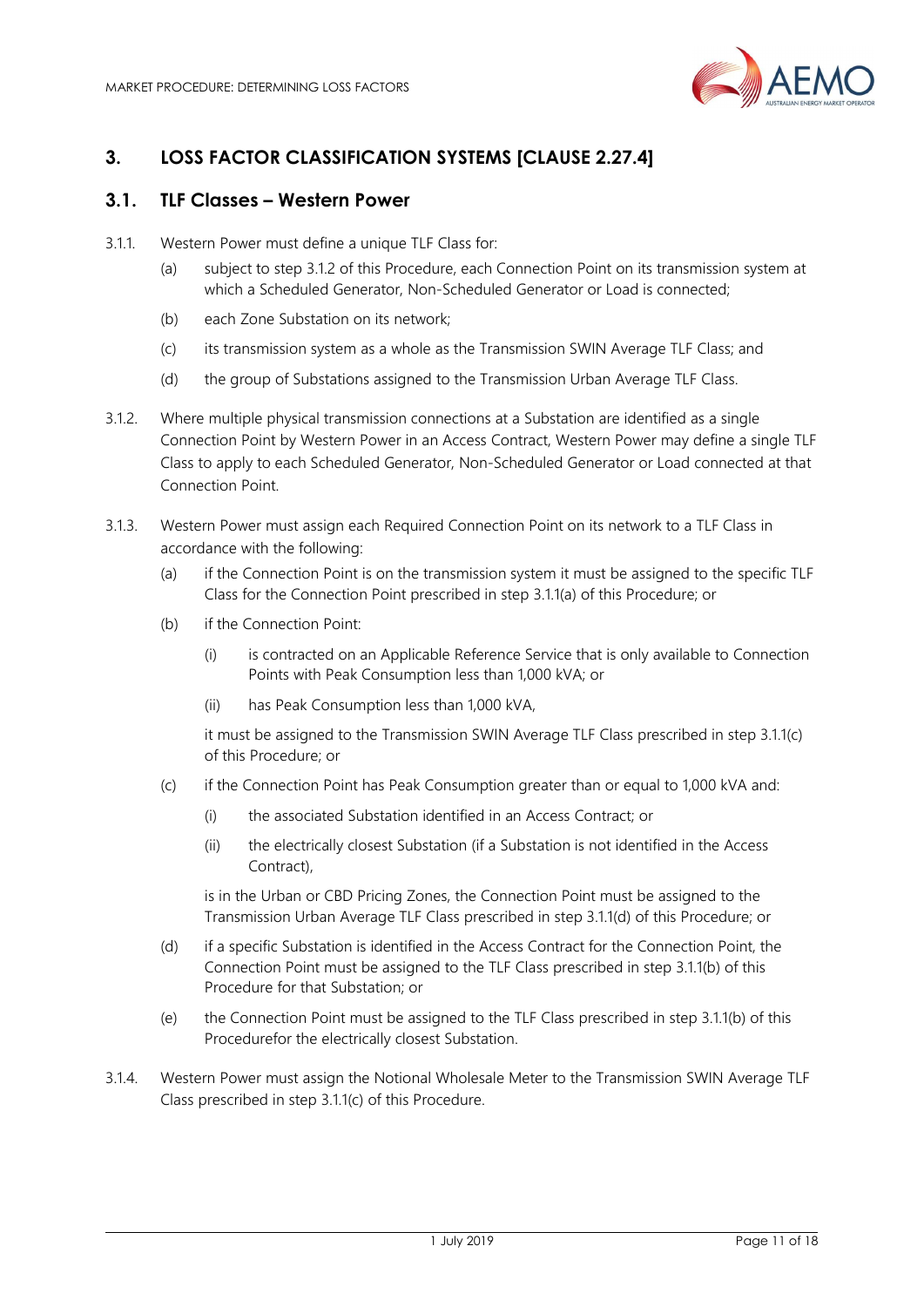

## 3.2. DLF Classes – Western Power

- 3.2.1. Western Power must define a unique DLF Class for:
	- (a) Connection Points on the transmission system ("Transmission Connected");
	- (b) Connection Points connected to the network at the distribution busbar of a Zone Substation ("Zone Substation Connected");
	- (c) each Connection Point on the distribution system for which Western Power determines under step 3.2.3 of this Procedure that a specific DLF Class is required;
	- (d) each of the Applicable Reference Services in step 3.1.3(b)(i) of this Procedure; and
	- (e) the Notional Wholesale Meter.
- 3.2.2. Where a site that is supplied by multiple distribution feeders is identified as a single Connection Point by Western Power in an Access Contract and Western Power defines a specific DLF Class for the Connection Point, then that DLF Class will be assigned to each National Metering Identifier (NMI) associated with the Connection Point.
- 3.2.3. Western Power must assign each Required Connection Point on its network to a DLF Class in accordance with the following:
	- (a) if the Connection Point is on the transmission system then it must be assigned to the Transmission Connected DLF Class prescribed in step 3.2.1(a) of this Procedure ; or
	- (b) if the Connection Point is connected to the network at the distribution busbar of a Zone Substation, it must be assigned to the Zone Substation Connected DLF Class prescribed in step 3.2.1(b) of this Procedure ; or
	- (c) if a Scheduled Generator, Non-Scheduled Generator or Interruptible Load is connected through the Connection Point, then the Connection Point must be assigned to a specific DLF Class defined for it in step 3.2.1(c) of this Procedure ; or
	- (d) if the Connection Point is contracted on one of the Applicable Reference Services listed in step 3.1.3(b) then it must be assigned to the DLF Class prescribed for the relevant Applicable Reference Service in step 3.2.1(d) of this Procedure ; or
	- (e) if the Connection Point is:
		- (i) has Peak Consumption greater than 7,000 kVA; or
		- (ii) an Entry Point,

it must be assigned to a specific DLF Class defined for it in step 3.2.1(c) of this Procedure ; or

- (f) if the Connection Point has Peak Consumption less than 1,000 kVA then:
	- (i) if the Connection Point is connected to the distribution system at low voltage (nominally 415 volts or less) and is located at a residential premise or a premise occupied by a voluntary/charitable organisation, it must be assigned to the Anytime Energy (Residential) Exit Service DLF Class; or
	- (ii) if the Connection Point is connected to the distribution system at low voltage (nominally 415 volts or less) and is located at a commercial premise, it must be assigned to the Anytime Energy (Business) Exit Service DLF Class; or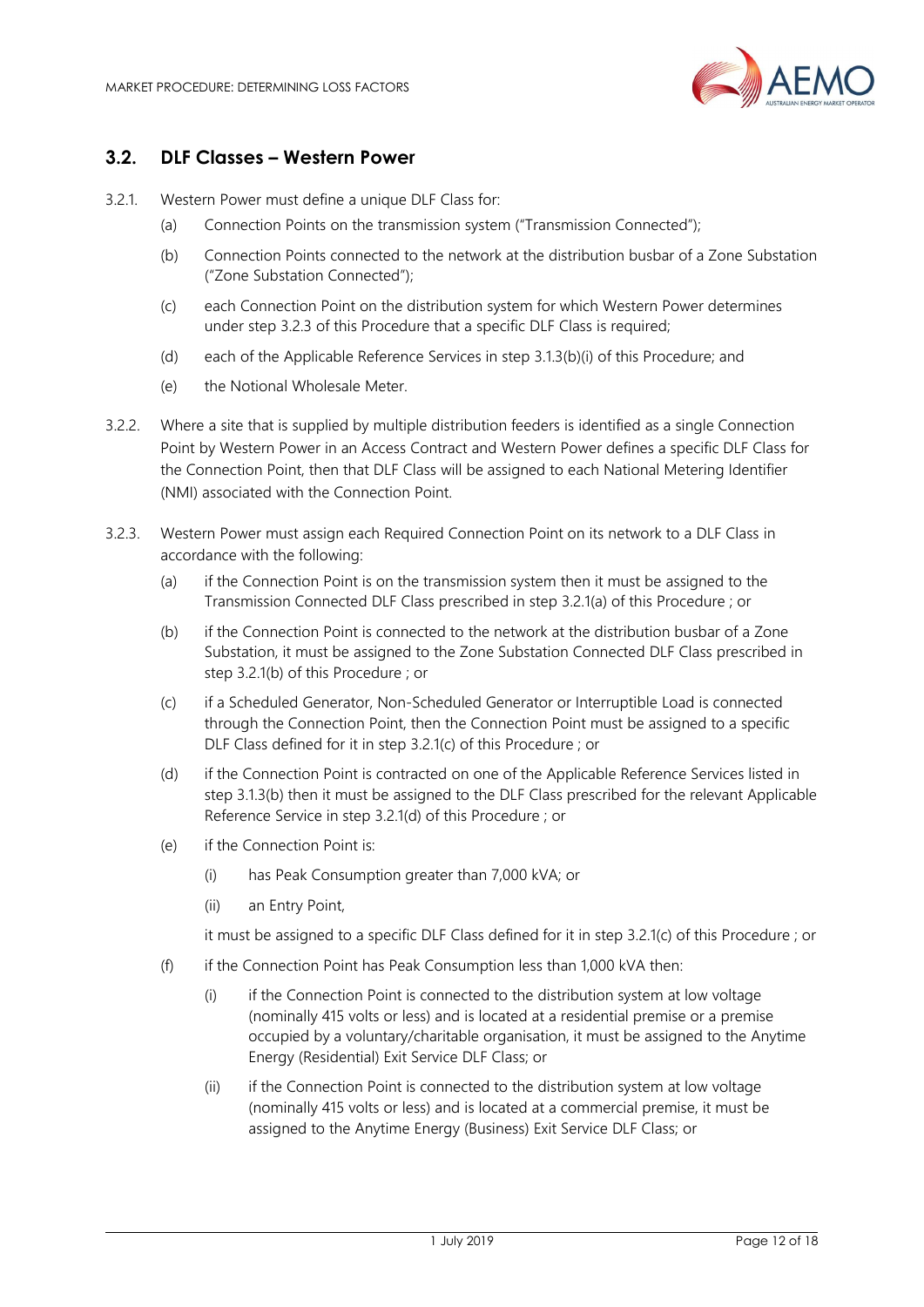

- (iii) if the Connection Point is connected to the distribution system at high voltage (nominally greater than 415 volts), it must be assigned to the High Voltage Metered Demand Exit Service DLF Class; or
- (g) if the Connection Point is located greater than 10 km from:
	- (i) the associated Substation identified in an Access Contract; or
	- (ii) the electrically closest Substation (if a Substation is not identified in the Access Contract),

it must be assigned to a specific DLF Class defined for it in step 3.2.1(c) of this Procedure ; or

- (h) if the Registered Market Participant has requested Western Power to calculate a specific DLF for the Connection Point at the Market Participant's expense in step 3.2.5 or step 3.2.7 of this Procedure , the Connection Point must be assigned to a specific DLF Class defined for it in step 3.2.1(c); or
- (i) if the Connection Point is connected to the distribution system at high voltage (nominally greater than 415 volts) it must be assigned to the High Voltage Metered Demand Exit Service DLF Class; or
- (j) the Connection Point must be assigned to the Low Voltage Metered Demand Exit Service DLF Class.
- 3.2.4. Western Power must assign the Notional Wholesale Meter to the Notional Wholesale Meter DLF Class prescribed in step 3.2.1(e) of this Procedure .

#### Requests for individual DLF calculations for eligible Connection Points

- 3.2.5. If a Required Connection Point on Western Power's network:
	- (a) has Peak Consumption between 1,000 kVA and 7,000 kVA inclusive; and
	- (b) is located 10 km or less from:
		- (i) the associated Substation identified in an Access Contract; or
		- (ii) the electrically closest Substation (if a Substation is not identified in the Access Contract),

the Registered Market Participant may request Western Power to calculate a specific DLF for the Connection Point at the Market Participant's expense, by notifying the Western Power account manager assigned to the Market Participant in writing.

- 3.2.6. Before recalculating its DLFs each year under step 2.2.1, of this Procedure Western Power must:
	- (a) identify those Connection Points that are eligible to have an individual DLF calculated at the Registered Market Participant's expense; and
	- (b) provide each affected Market Participant, through its Western Power account manager, with a list of its eligible Connection Points and request that the Market Participant confirm for which of these Connection Points an individual DLF is required.
- 3.2.7. If a Market Participant receives a notification under step 3.2.6(b) of this Procedure, then within 10 Business Days it must notify its Western Power account manager, in writing, for which of its eligible Connection Points it requires the calculation of an individual DLF.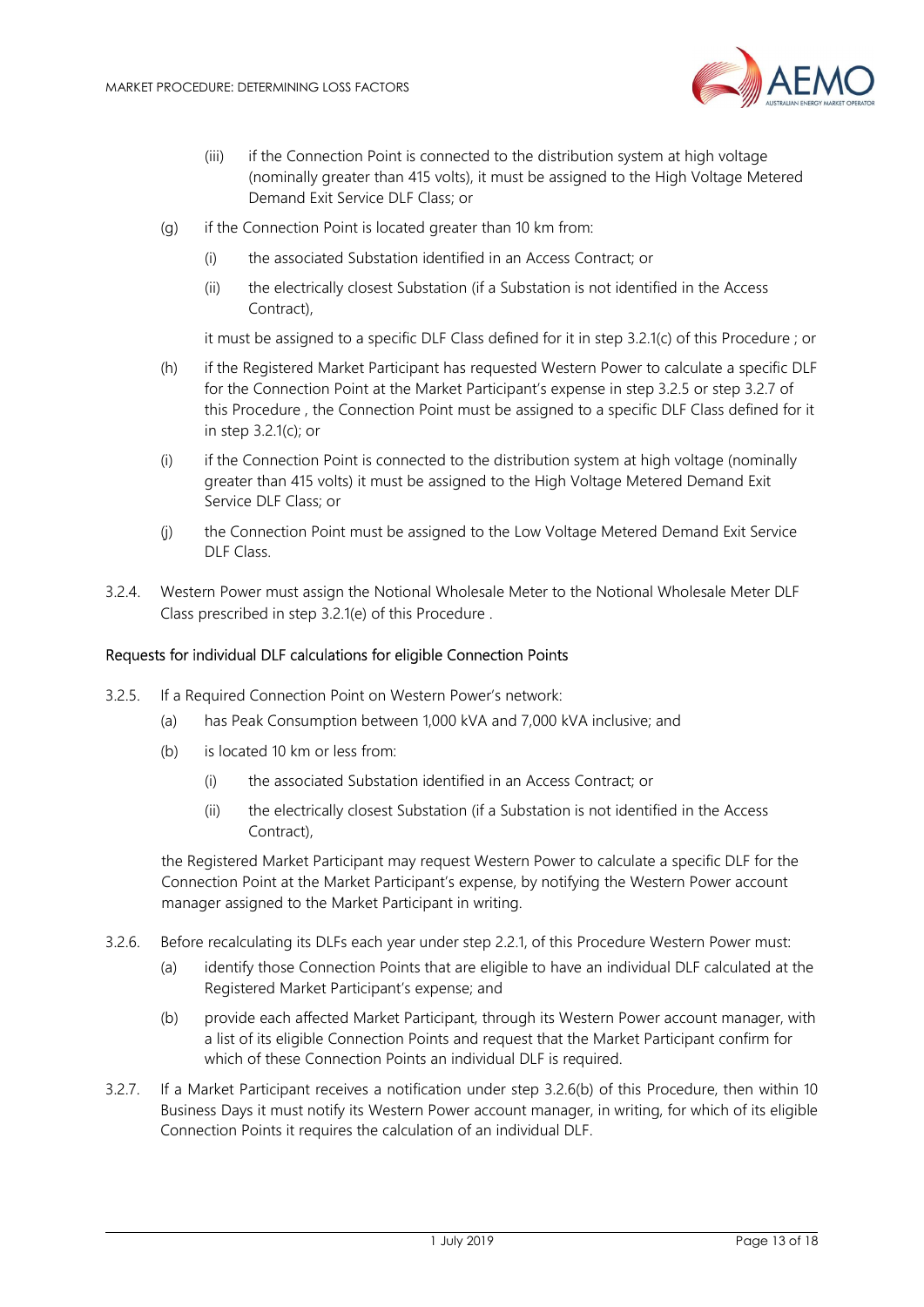

# 4. LOSS FACTOR CALCULATION METHODOLOGIES

# 4.1. TLF Methodology – Western Power

#### Annual recalculation of TLFs

- 4.1.1. Western Power must select an appropriate industry standard program as its TLF Calculation Program.
- 4.1.2. Western Power must compile schedules of historical network load (exit) and generation (entry) energy quantities for each Trading Interval in the TLF Analysis Period, for each physical transmission connection on the boundary of its transmission system for which this information is available.
- 4.1.3. Where a physical transmission connection is used for both entry and exit, Western Power must compile separate schedules for each (i.e. entry and exit quantities must not be netted against one another).
- 4.1.4. Western Power must allocate each physical transmission connection on the boundary of its transmission system to a TLF Class as follows:
	- (a) if the physical transmission connection is identified as part or all of a Connection Point by Western Power in an Access Contract, then the physical transmission connection must be assigned to the TLF Class defined for that Connection Point in step 3.1.1(a) of this Procedure; or
	- (b) if the physical connection point provides a connection to the distribution system then it must be assigned to the TLF Class defined for the relevant Zone Substation in step 3.1.1(b) of this Procedure.
- 4.1.5. Where a single physical transmission connection is allocated to a TLF Class, Western Power must allocate the schedules of exit data and/or entry data (as applicable) for the physical transmission connection to that TLF Class.
- 4.1.6. Where multiple physical transmission connections are allocated to a TLF Class, Western Power must summate the schedules of exit and/or entry data (as applicable) compiled in step 4.1.2 of this Procedure for the physical transmission connection to produce single schedules of exit data and/or entry data (as applicable) for that TLF Class.
- 4.1.7. For any Trading Interval in the TLF Analysis Period, if total generation (as measured by the sum of the entry schedules identified in step 4.1.2 of this Procedure) does not equal total load (as measured by the sum of the exit schedules identified in step 4.1.2) +/- 10%, then Western Power must exclude the data for that Trading Interval from the schedules determined for each TLF Class in steps 4.1.5 and 4.1.6 of this Procedure.
- 4.1.8. Western Power must sufficiently document the source and processing of the generation and load information it uses to calculate TLFs to allow it to be reviewed should the information become subject to an AEMO audit.
- 4.1.9. Western Power must compile network topology information that reflects the actual system configuration, impedance and state, using its TLF Calculation Program. The base load flow case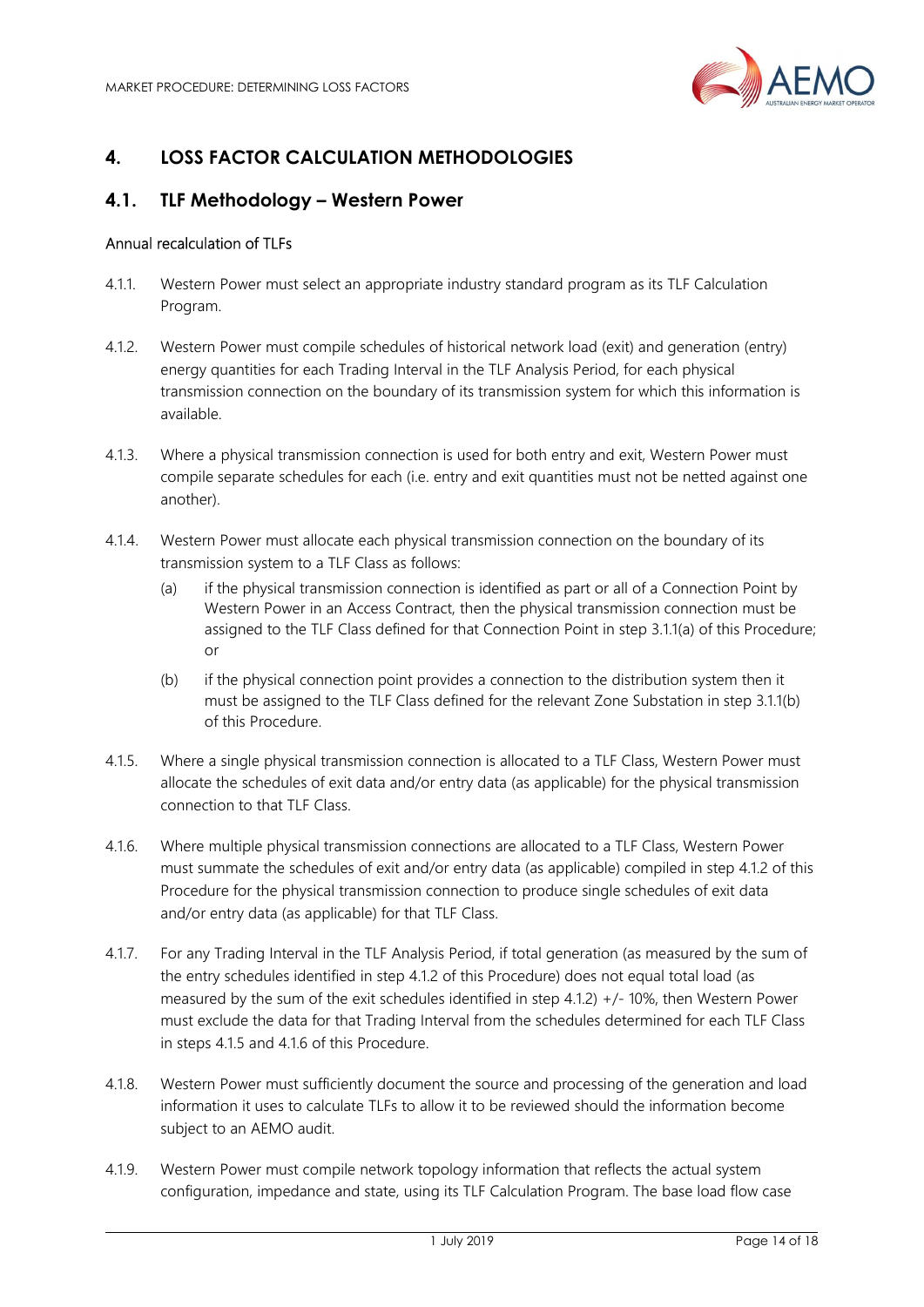

must include commissioned equipment as at 31 March in the relevant year and be representative of the typical system operating state consistent with the Western Power Drawing No TS1 (Transmission System Diagram).

- 4.1.10. Western Power must load the schedules described in steps 4.1.5 and 4.1.6 of this Procedure, as amended as appropriate in step 4.1.7, into its TLF Calculation Program.
- 4.1.11. Western Power must have in place processes:
	- (a) to examine the information files for errors, including missing or erroneous data; and
	- (b) for reloading the correct information and recalculating data, as required, including a process to check that any error or changes required have been fixed.
- 4.1.12. Western Power must use its TLF Calculation Program to calculate static average marginal Loss Factors for each modelled Exit Point and Entry Point. The calculation must involve the following steps:
	- (a) a load flow is solved for each Trading Interval in the TLF Analysis Period (except for Trading Intervals excluded in step 4.1.7 of this Procedure) using the energy schedules compiled for each modelled Entry Point and Exit Point;
	- (b) a marginal Loss Factor is calculated for each modelled Entry Point and Exit Point for each Trading Interval with respect to the Reference Node; and
	- (c) the static average marginal Loss Factor for each modelled Entry Point or Exit Point is calculated as the energy weighted average of the marginal Loss Factors calculated for that Connection Point.
- 4.1.13. If either an Entry Point or an Exit Point (but not both) was modeled for a TLF Class in step 4.1.12 of this Procedure then Western Power must determine the TLF for that TLF Class to be the static average marginal Loss Factor calculated for that Entry Point or Exit Point (as applicable) in step 4.1.12(c) of this Procedure.
- 4.1.14. If both an Entry Point and an Exit Point were modeled for a TLF Class in step 4.1.12 of this Procedure then Western Power must determine the TLF for that TLF Class to be the energy weighted average of the static average marginal Loss Factors calculated for the Entry Point and the Exit Point in step 4.1.12(c).
- 4.1.15. Western Power must calculate the TLF for the Transmission SWIN Average TLF Class as the energy weighted average of all the static average marginal Loss Factors calculated for Exit Points in step 4.1.12(c) of this Procedure.
- 4.1.16. Western Power must calculate the TLF for the Transmission Urban Average TLF Class as the energy weighted average of all the static average marginal Loss Factors calculated for Exit Points for TLF Classes defined for Substations in the 'Urban' and 'CBD' Pricing Zones.

#### Calculation of a TLF for a new TLF Class

4.1.17. If a new Substation is commissioned then Western Power must assign the TLF of the electrically nearest Substation to any new TLF Classes defined for the new Substation or its Connection Points in steps 3.1.1(a)(a) or 3.1.1(b) of this Procedure, until specific TLFs are determined for these TLF Classes in the next annual recalculation of Loss Factors.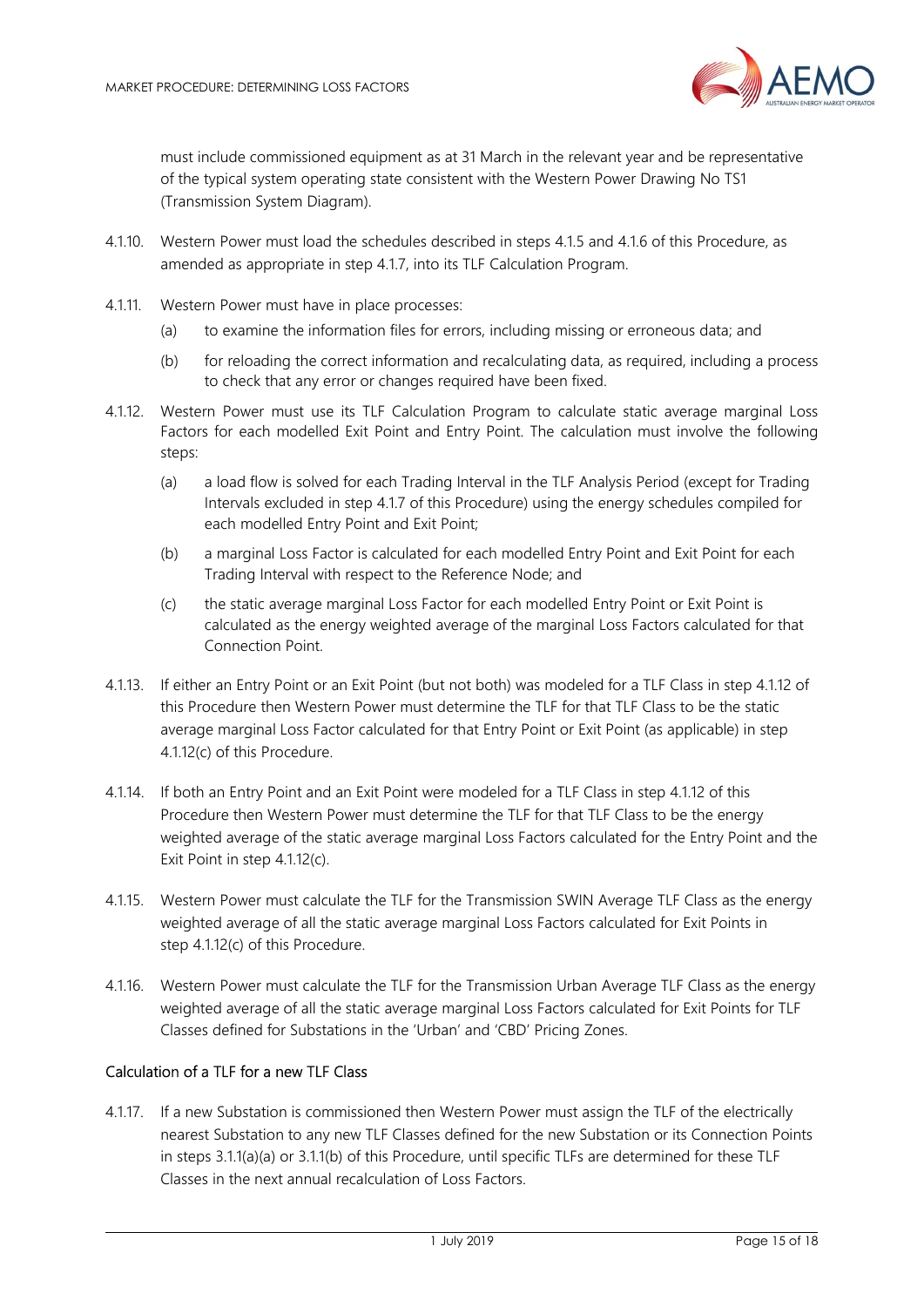

4.1.18. If a new Connection Point is connected to an existing Substation then Western Power must assign the TLF for that Substation to the new TLF Class defined for the Connection Point in step 3.1.1(a) of this Procedure, until a specific TLF is determined for this TLF Class in the next annual recalculation of Loss Factors.

# 4.2. DLF Methodology – Western Power

#### Annual recalculation of DLFs

- 4.2.1. Western Power must determine from its information systems:
	- (a) the total net kWh consumption from its distribution system over the DLF Analysis Period ("Total Sales"); and
	- (b) the total kWh distribution losses over the DLF Analysis Period ("Total Losses").
- 4.2.2. Western Power must assign a DLF to the Zone Substation Connected DLF Class that reflects typical Zone Substation transformer losses incurred by a Connection Point connected to the network at the distribution busbar of a Zone Substation.
- 4.2.3. Western Power must identify each Connection Point on its distribution system for which:
	- (a) the calculation of an individual DLF is required under steps  $3.2.3(c)$ ,  $3.2.3(e)$  or  $3.2.3(q)$  of this Procedure; or
	- (b) the Registered Market Participant has confirmed that an individually calculated DLF is required in step 3.2.7 of this Procedure.
- 4.2.4. For each Connection Point identified in step 4.2.3, Western Power must:
	- (a) compile details of the Connection Point's maximum demand or Declared Sent Out Capacity (as applicable), network configuration and feeder peak demand, where these details may be sourced from historical data in Western Power's information systems or from forecasted values if Western Power considers these to be more appropriate;
	- (b) use an appropriate industry software package to calculate an individual DLF for the Connection Point using the formula and methodology detailed in Schedule 4 of the Electricity Distribution Regulations 1997; and
	- (c) assign the calculated DLF to the DLF Class defined for that Connection Point.
- 4.2.5. Where an individual DLF must be determined for a site that is supplied by multiple distribution feeders but is identified as a single Connection Point by Western Power in an Access Contract, Western Power must determine DLFs for each feeder as described in step 4.2.4(b) of this Procedure, and then calculate the DLF for the DLF Class as the average of the calculated DLFs.
- 4.2.6. Western Power must determine the DLFs for the High Voltage Metered Demand Exit Service DLF Class and the Low Voltage Metered Demand Exit Service DLF Class using appropriate assumptions with regard to losses on high voltage lines and in distribution transformers.
- 4.2.7. Western Power must apply the DLFs calculated in steps 4.2.2, 4.2.4 and 4.2.6 of this Procedure to the total net kWh consumption ("sales") for the applicable Connection Points to calculate the losses attributable to these Connection Points over the DLF Analysis Period.
- 4.2.8. Western Power must allocate the remaining losses (i.e. Total Losses minus losses calculated in step 4.2.7 of this Procedure) amongst the remaining Connection Points on the distribution system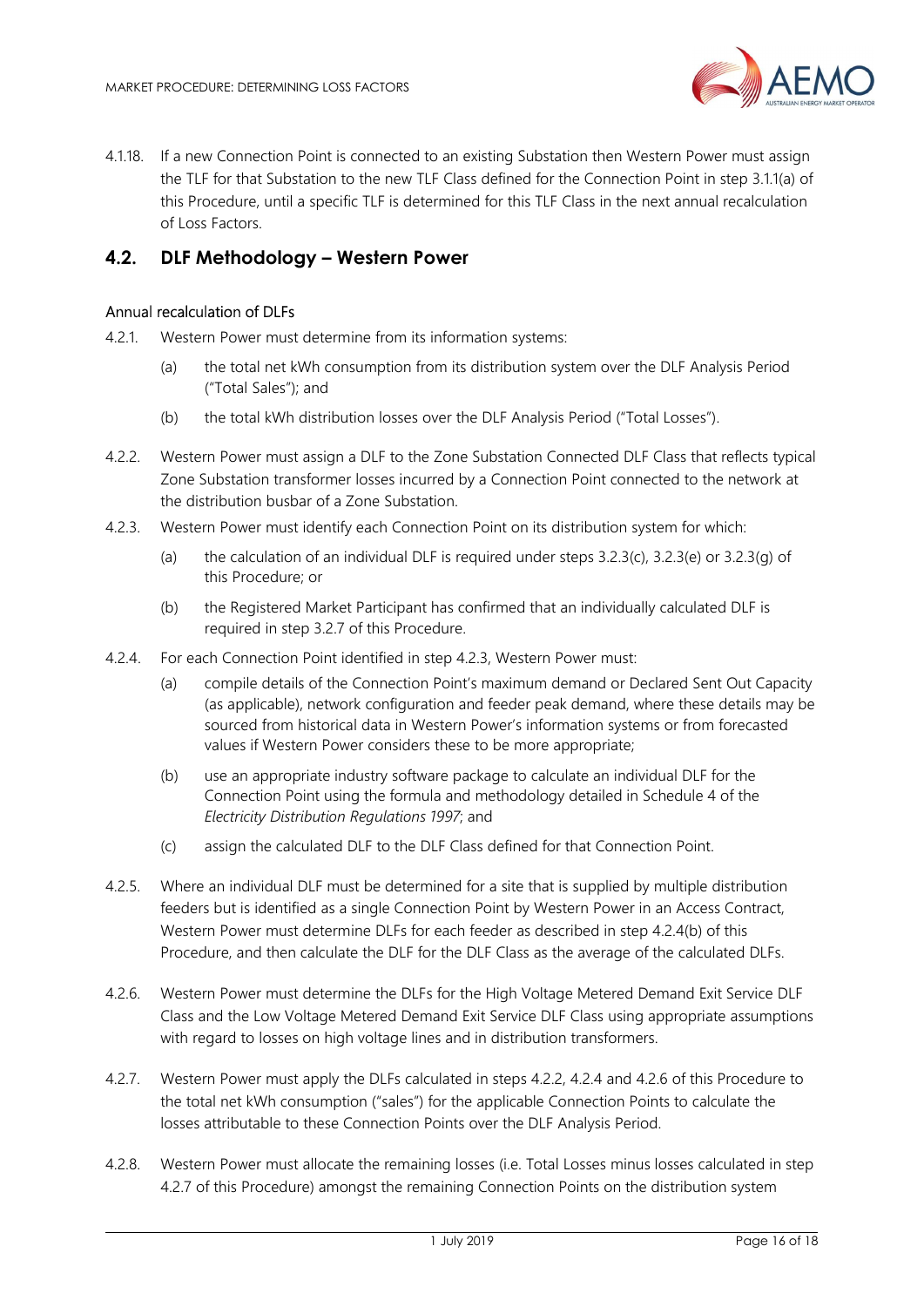

according to their contracted Applicable Reference Service, based on the estimated relative contribution to peak load losses of typical customers on each of the relevant Applicable Reference Services.

- 4.2.9. Western Power must use the losses assigned to each Applicable Reference Service in step 4.2.8 of this Procedure and the sales for each of these Applicable Reference Services over the DLF Analysis Period to calculate DLFs for each of the DLF Classes for the Applicable Reference Services determined in step 3.1.3(b)(i).
- 4.2.10. Western Power must apply the DLFs calculated in step 4.2.9 of this Procedure to the sales for the applicable (interval metered) Required Connection Points to calculate the losses attributable to these Connection Points over the DLF Analysis Period.
- 4.2.11. Western Power must calculate the DLF for the Notional Wholesale Meter DLF Class as one plus the ratio of the remaining losses (i.e. Total Losses minus losses calculated in steps 4.2.7 and 4.2.10 of this Procedure ) to the remaining sales (i.e. Total Sales minus sales for the Connection Points whose losses were calculated in steps 4.2.7 and 4.2.10 of this Procedure).
- 4.2.12. Western Power must assign a DLF of one to the Transmission Connected DLF Class.

#### Calculation of a Distribution Loss Factor for a new Distribution Loss Factor Class

4.2.13. If a Market Participant requests Western Power to calculate an individual DLF for a Connection Point in step 3.2.5 of this Procedure, Western Power must calculate the individual DLF using the methodology outlined in step 4.2.4 of this Procedure.

# 5. DOCUMENTATION, PROCESS CHANGE AND REVIEW

#### 5.1. Documentation requirements

- 5.1.1. A Network Operator must have in place internal procedures for calculating Loss Factors.
- 5.1.2. A Network Operator must sufficiently document all of its methodologies, models, software, data sources and internal procedures used for Loss Factor calculation to allow for these to be reviewed should the Loss Factor calculations become subject to an AEMO audit under step 2.4.13(a) or review under step 5.3.1 of this Procedure.
- 5.1.3. If requested by AEMO, a Network Operator must assist AEMO in responding to a query raised by or on behalf of a Rule Participant about the processes used by the Network Operator to calculate Loss Factors.

#### 5.2. Changes to a Network Operator's Loss Factor calculation processes

5.2.1. A Network Operator must obtain approval from AEMO before it makes a material change to the methodologies, models, software, data sources or internal procedures it uses for Loss Factor